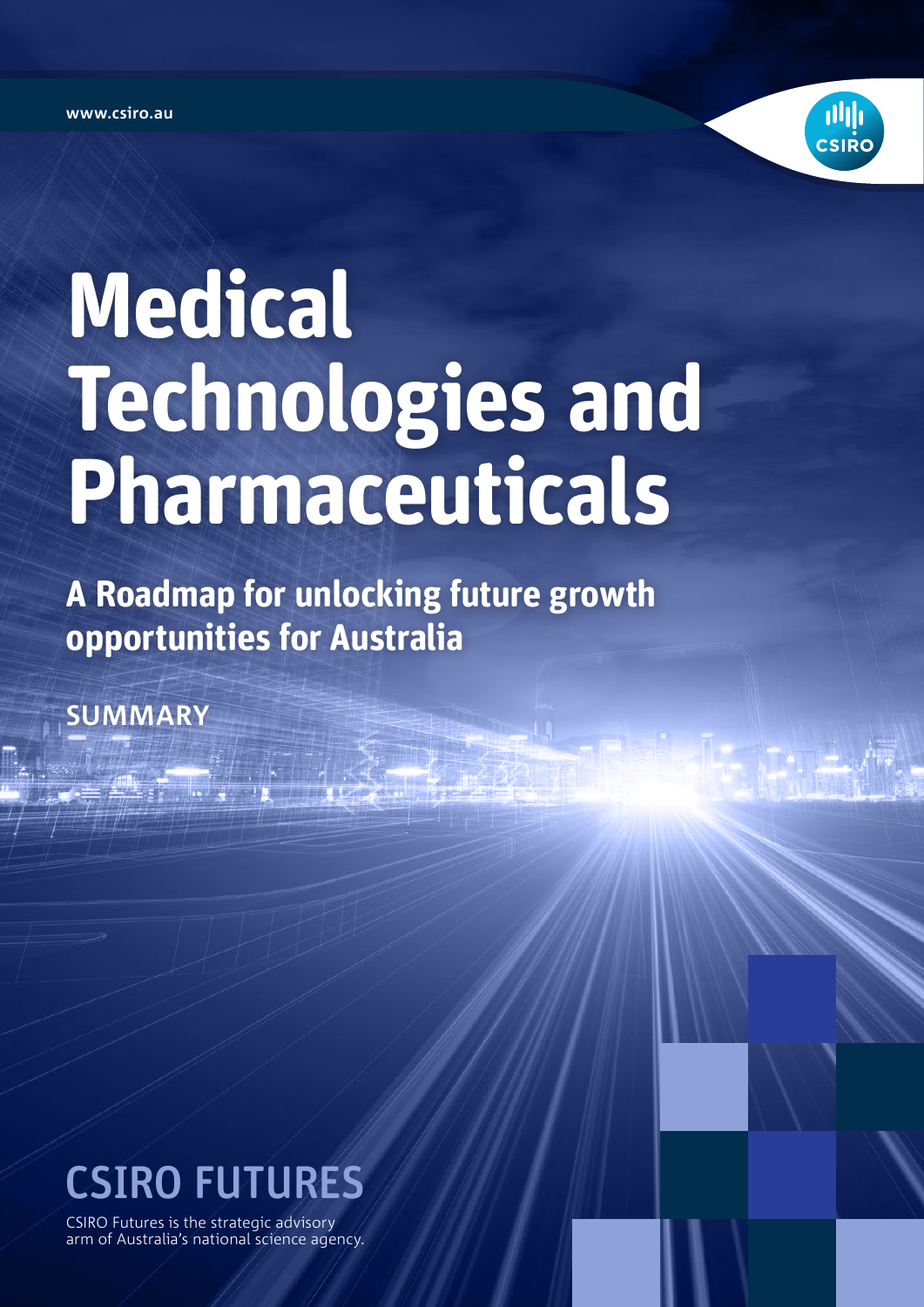# **Megatrends: How is the sector changing?**

# **CHRONIC BURDEN**

Modern MTP solutions allow patients to manage chronic disease and live longer than ever before, however, this comes at considerable cost to public health systems.

# **PRECISION HEALTHCARE**

Advances in science and technology are enabling MTP solutions that are tuned to the specific needs of individuals. Targeted pharmaceuticals and bespoke technologies will be delivered that provide improved outcomes for individual patients.

# **GLOBAL BIOSECURITY**

Recent pandemics highlight the globally transmissible nature of disease. When combined with increased treatment resistance this creates unpredictable threats that will require rapid technology responses.

# **CONSUMER CONTROL**

Future patients will be educated and informed decision-makers, with more information available to them than ever before. Technology and information access are empowering patients to become more proactive in managing their healthcare.

# **DIGITAL EVOLUTION**

With the massive amounts of data generated daily in the healthcare system, there will be significant shifts in how data is exchanged, processed and used.

# **DEVELOPING MARKETS**

A rising middle class together with rapid growth in developing countries is creating increased demand for MTP solutions.

# **INTEGRATED CARE**

Countries are shifting from highly fragmented healthcare systems to those based on end-to-end integration, driven by the need to meet the changing demands of patients and to improve efficiency.

# **What challenges do we face?**

The Australian MTP sector is underpinned by a number of comparative advantages that will drive opportunities for growth in the sector over the next 20 years. However, the sector also faces a number of challenges that need to be overcome. These include:

- Lagging digital infrastructure and low penetration, functionality and usability of national electronic health records.
- Low rates of collaboration and translation of research.
- • A small Australian market and population, with a complex federated approach for policy and healthcare.

The growth opportunities discussed indicate a bright future for the Australian MTP sector, however, the sector must act quickly or risk losing its place in the global market.



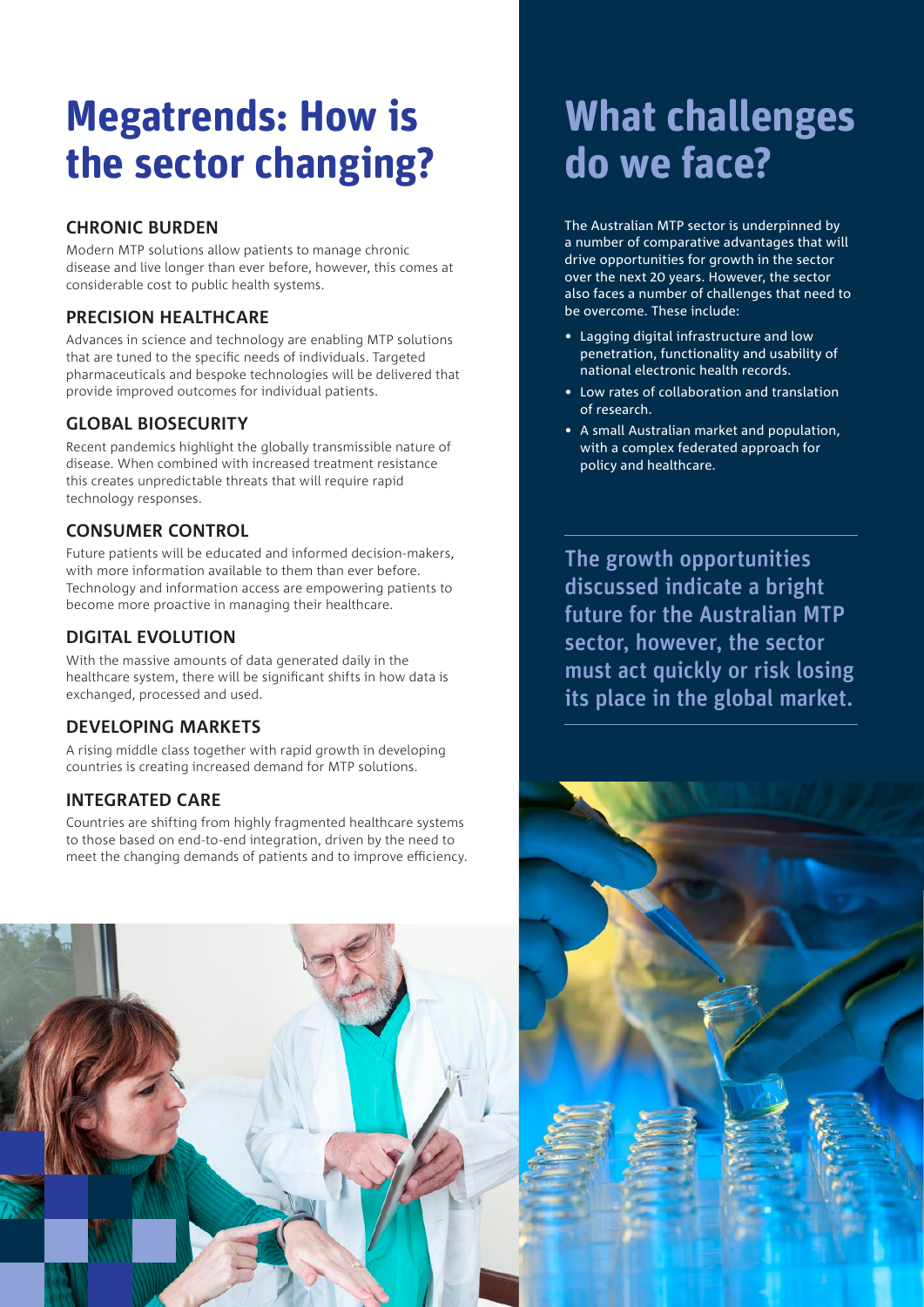

# **How can the sector grow?**

Based on the global megatrends and Australia's competitive position, four growth opportunities have been identified for this Australian sector. Each opportunity leverages existing strengths, but requires considerable business and ecosystem actions to overcome challenges, as well as focused technology investment.

These opportunities are:

**1**

**3**

#### Smart devices, implants and bionics

Creating an Australian industry strength in designing, testing and manufacturing communicative and responsive devices, bionics and personalised implants for global export.

#### Manufacturing high-value pharmaceuticals **2**

Focusing Australian manufacturing efforts toward high-value and niche pharmaceutical products to create sustainable export revenue.

#### Accelerated pharmaceutical development

Fostering a high-quality and efficient early-stage development environment for pharmaceutical products.

#### Diagnostic and informatics products and services **4**

Developing a world-leading sector based on the development and integration of medical diagnostic and informatics platforms.

While the growth opportunities indicate a bright future, the sector must act quickly or risk losing its place in a competitive global market. Businesses cannot achieve this in isolation, with action requiring an integrated approach across the entire ecosystem. Three broad change themes were identified that will help position Australia for growth in this sector:

- Investments in digital health strategies concerning infrastructure, data collection and standardisation, health records, and cyber security.
- Changes to the current regulatory environment that will improve the efficiency of local development and improve international market access.
- Improvements to the way academia and industry plan for skills development

Read more in the full report: www.csiro.au/MTR